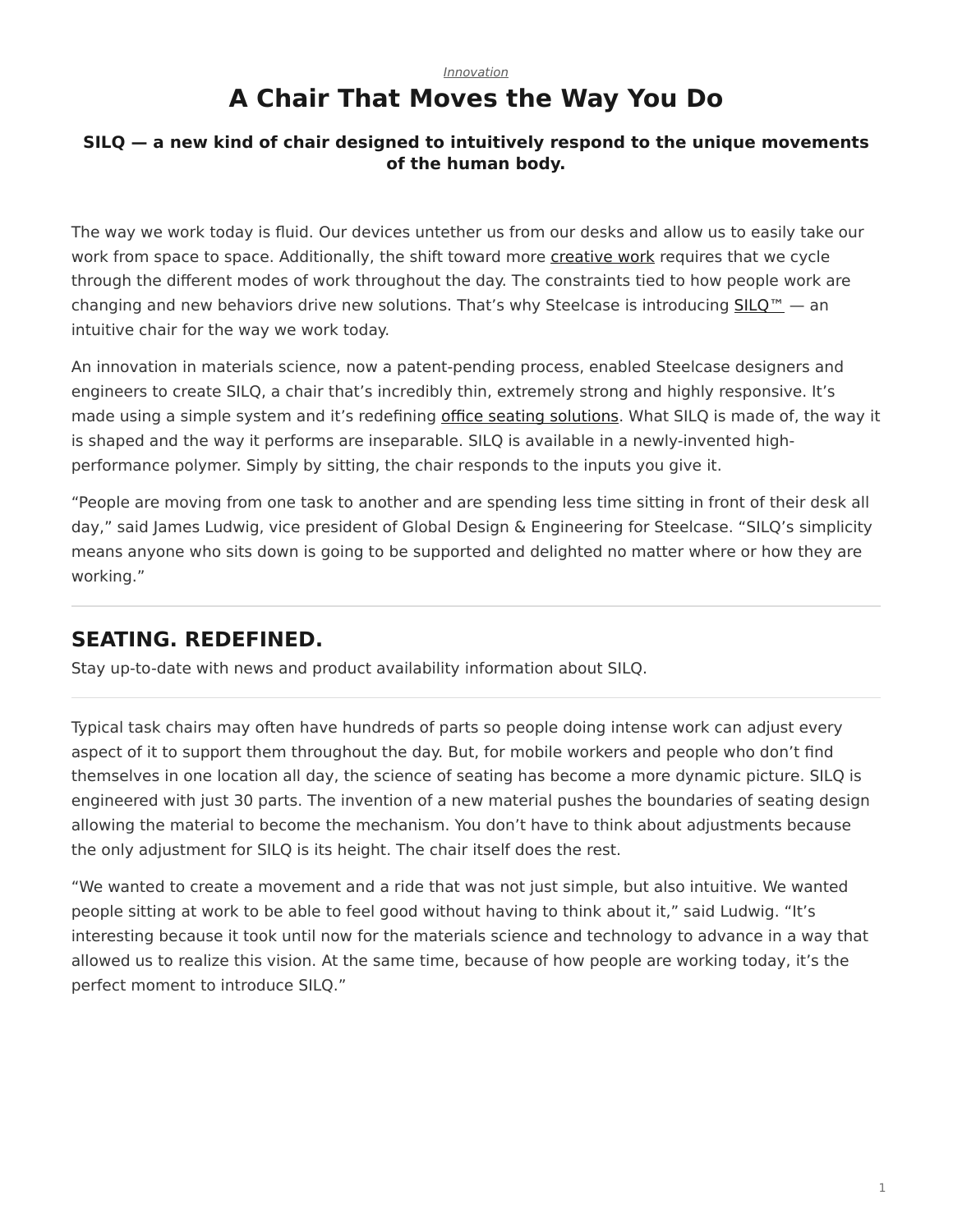#### **"Fundamentally, you are a participant in this chair instead of a passenger."**

**JAMES LUDWIG** | Vice President, Global Design and Engineering

"SILQ is just the beginning. It's the start of a chapter in which we are able to achieve things we have not imagined before." – James Ludwig.

SILQ is designed and engineered to respond to each person's unique stature and posture. The shape of the arm enables people to sit in [different postures](https://www.steelcase.com/research/articles/topics/wellbeing/posture-support-changing-workplace/) and move, supporting an active seating experience. Each person experiences a tailored sit because of the way the materiality, design and motion of the human body come together.

"When you sit in SILQ, you become a part of it. It delivers a personal experience that responds to the natural movements of your body," said Ludwig. "Fundamentally, you are a participant in this chair instead of a passenger. We're all different sizes, but SILQ is responding uniquely to you."

For more information about SILQ, visit [info.steelcase.com/silq-steelcase/](https://info.steelcase.com/silq-steelcase?utm_source=dotcom&utm_medium=blog-post&utm_campaign=silq&utm_content=silq-lander)

## **Featured Product**